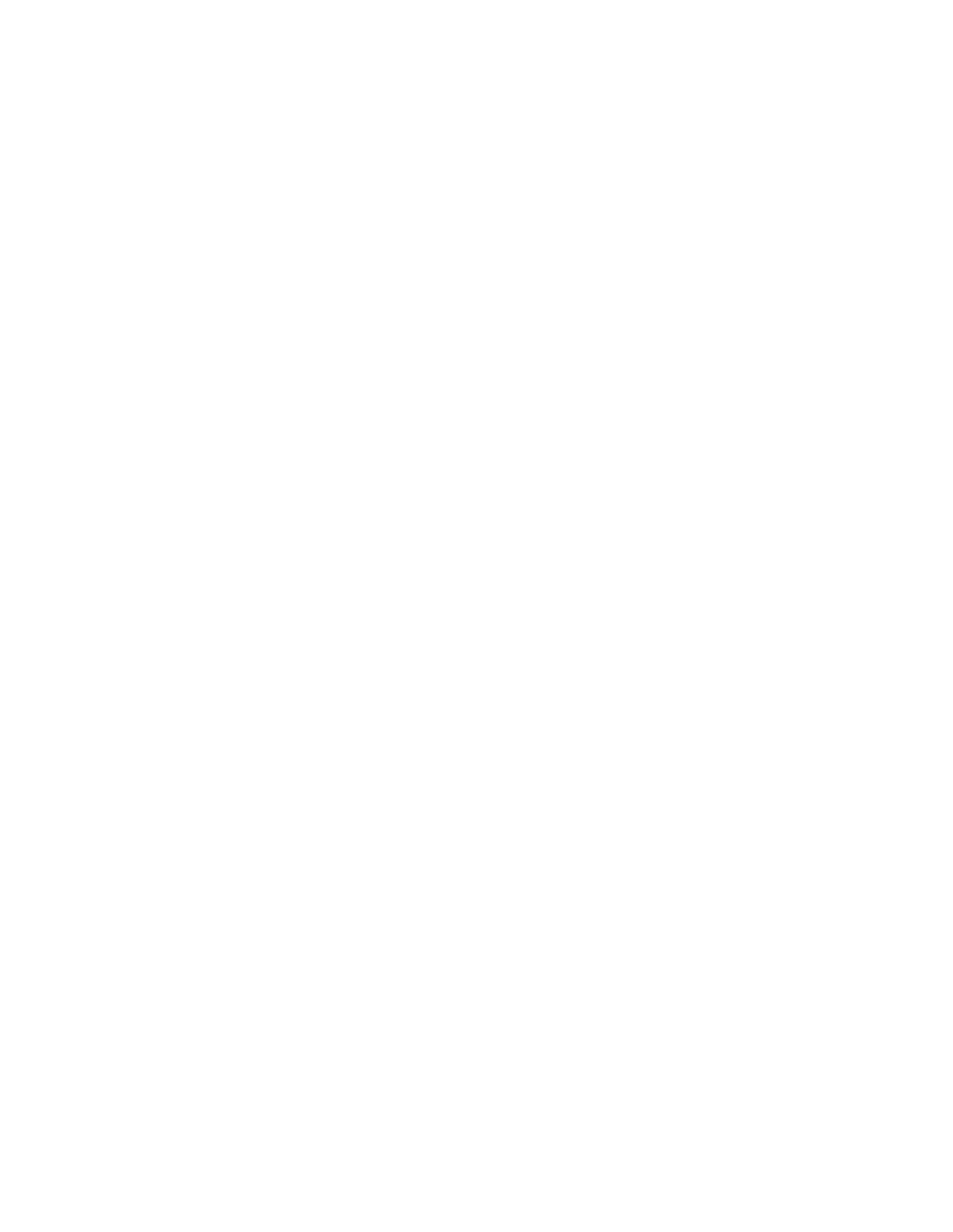### **Technology Focus** <u>टैक्नोलॉजी फोकस</u>



Technology Focus focuses on the technological achievements in the organization covering the products, processes and technologies.

#### **June 2022**

**Vol. 30 | Issue 3 | ISSN No. 0971-4413** 

Editor-in-Chief: Dr K Nageswara Rao Assoc Editor-in-Chief: Alka Bansal Managing Editor: Ajay Kumar

Editor: Dipti Arora Prepress: Raj Kumar

Printing: SK Gupta



#### **Readers may send their suggestions to**

*The Editor, Technology Focus*  DESIDOC, Metcalfe House Delhi-110 054 Telephone: 011-23902403, 23902472 Fax: 011-23819151; 011-23813465 E-mail: director.desidoc@gov.in; techfocus.desidoc@gov.in; technologyfocus@desidoc.deldom https://www.drdo.gov.in/technology-focus

#### **Laboratory Correspondents**

| Agra       | Shri SM Jain, ADRDE                 |
|------------|-------------------------------------|
| Ahmednagar | Col Atul Apte, Shri RA Shaikh, VRDE |
| Ambernath  | Dr Susan Titus, NMRL                |
| Bengaluru  | Shri Satpal Singh Tomar, ADE        |
|            | Smt MR Bhuvaneswari. CABS           |
|            | Smt Faheema AGJ, CAIR               |
|            | Shri R Kamalakannan, CEMILAC□       |
|            | Shri Kiran G. GTRE                  |
|            | Dr Sushant Chhatre, MTRDC           |
| Chandigarh | Shri Neeraj Srivastava, TBRL        |
| Chennai    | Smt S Jayasudha, CVRDE              |
| Dehradun   | Shri Abhai Mishra, DEAL             |
|            | Dr SK Mishra, IRDE                  |
| Delhi      | Shri Sumit Kumar, CFEES             |
|            | Dr Dipti Prasad, DIPAS              |
|            | Dr Nidhi Maheshwari, DIPR           |
|            | Shri Navin Soni, INMAS              |
|            | Shri Anurag Pathak, ISSA            |
|            | Ms Noopur Shrotriya, SAG            |
| Gwalior    | Dr AK Goel, DRDE                    |
| Haldwani   | Dr Atul Grover, DIBER               |
|            | Dr Ranjit Singh                     |
| Hyderabad  | Shri ARC Murthy, DLRL               |
|            | Dr Manoj Kumar Jain, DMRL           |
| Jodhpur    | Shri Ravindra Kumar, DL             |
| Kanpur     | Shri AK Singh, DMSRDE               |
| Kochi      | Smt Letha MM, NPOL                  |
| Leh        | Dr Tsering Stobden, DIHAR           |
| Pune       | Shri AK Pandey, ARDE                |
|            | Dr JA Kanetkar                      |
|            | Dr Himanshu Shekhar, HEMRL          |
|            | Dr Anoop Anand, R&DE(E)             |
| Tezpur     | Dr Sibnarayan Datta, DRL            |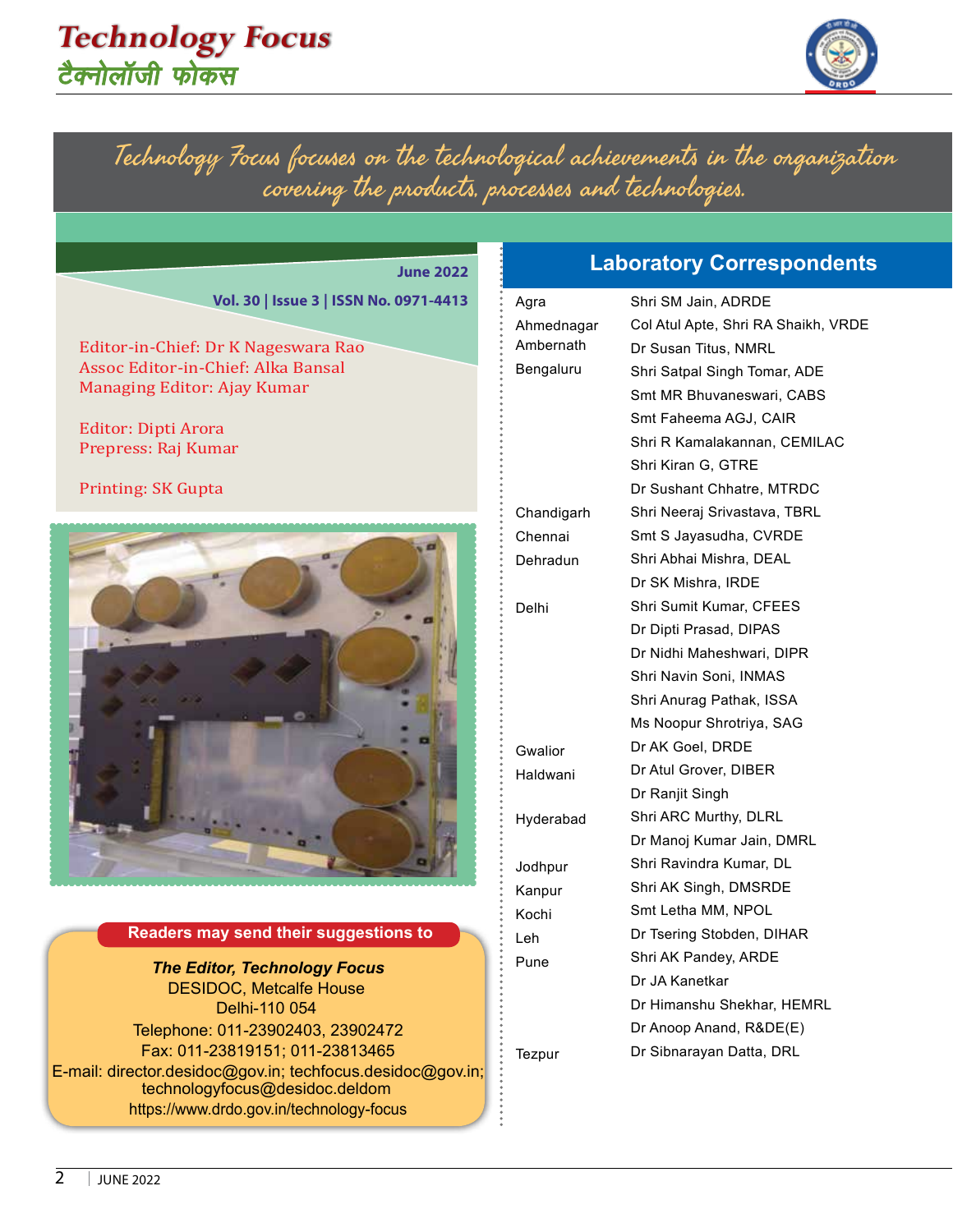

### टैक्नोलॉजी फोकस **Technology Focus**



# From the Desk of Guest Editor

Electronic Warfare (EW) is the most vital form of conflict in the present scenario of emerging technological trends. Defence Electronics Research Laboratory (DLRL), Hyderabad is a premier EW laboratory of DRDO meeting the EW system requirements of defence services. Among various state-of-the-art technologies being developed by DLRL, antenna technology continues to take a lead role in achieving indigenisation and self-reliance. Antenna sub-systems play a major role in defining the overall functioning of an EW system in strategic and tactical modes for manipulation and control of the electromagnetic spectrum.

The demanding requirements of modern EW systems call for specially designed custom-made antennas which are not available off the shelf on the international market. EW antennas are distinctly different from radar antennas in their electrical characteristics as well as functioning. EW antennas are tailor-made to meet the specific system as well as platform requirements while ensuring the armed electrical performance. To meet such challenges, the laboratory has established cutting-edge technology in antenna design and development by employing skilled, dedicated manpower, the latest computational electromagnetic simulation tools, and advanced design techniques. DLRL is equipped with the latest infrastructure for characterising antennas in the frequency range of A to K bands.

This issue of *Technology Focus* presents a comprehensive overview of state-of-the-art broadband EW antennas and radomes that have been indigenously developed by DLRL and successfully installed on a various ground-based, airborne, shipborne, submarine, and spaceborne platforms.

> **N Srinivas Rao OS & Director, DLRL**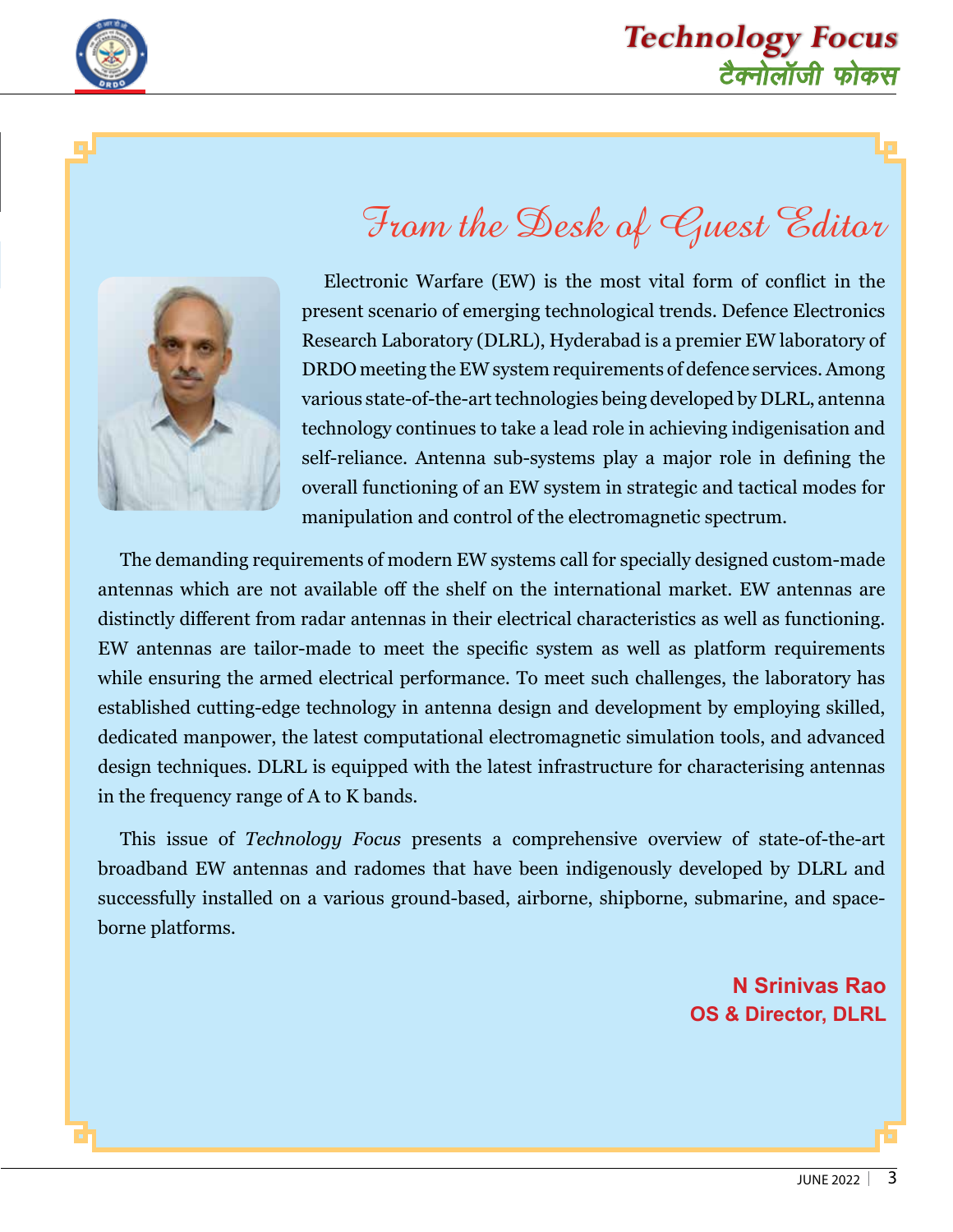

# BROADBAND EW ANTENNAS AND RADOMES

The Electronic Warfare (EW) system can silently observe and capture the enemy's radar and communication signals without revealing its own identity and take appropriate action to disable the enemy's signal operation. EW systems characterise the detected radar and communication systems, find out their location and counter them, if required. All these functions require antennas that are tailor-made to play an extremely important role as the eyes and ears of an EW system.

Defence Electronics Research Laboratory (DLRL), a premier EW laboratory of the Defence Research and Development Organisation (DRDO), has evolved over the past six decades, to achieve self-reliance in EW technologies and systems. Broadband EW antennas and radomes are not available off the shelf from foreign sources meeting specific requirements of the Armed Forces. DLRL has indigenously designed, developed, and productionised wide varieties of HF/ VHF/UHF, microwave, and millimeter-wave EW antennas and radomes without importing a single antenna. The dedicated and persistent endeavor of DLRL has resulted in self-sufficiency and self-reliance in the critical field of broadband EW antennas and radomes.

This issue of *Technology Focus* presents an overview of state-of-the-art broadband EW antennas and radomes which have been successfully productionised and incorporated into EW systems and delivered to the users. Electronic warfare is a silent and invisible war that manipulates and controls the electromagnetic spectrum to accurately intercept, identify, locate and counter the enemy radar and communication systems.

In a modern war, weapon systems depend heavily on this silent and invisible mode of EW. An EW is broadly classified based on frequency spectrum (radar, communication, EO/IR), functionality (electronic support/attack/protection), and application (strategic, tactical). The three functionalities viz., ES, EA, and EP define the role of EW systems in terms of actions taken to identify and locate threat signals, attack or jam adversary's signal operations, and actions taken to protect its own and friendly forces.

Among other subsystems which form part of an EW system like transmitter, receiver, processor, and display, the antenna is the one that provides the required interface between the RF system and free space. EW antennas are special in class, tailor-made to suit the requirements of the platform, environment, and radiation characteristics.

Unlike conventional antennas which are narrow band antennas, EW antennas are capable of working over multi-octave frequency bands, with desired gain, beamwidth, and polarisation.

ES antennas are receiving antennas with low to moderate gain to intercept, detect, and locate the enemy radar and communication signals. These antennas are categorised into two groups: Frequency Intercept Omni Antennas and Direction Finding Antennas.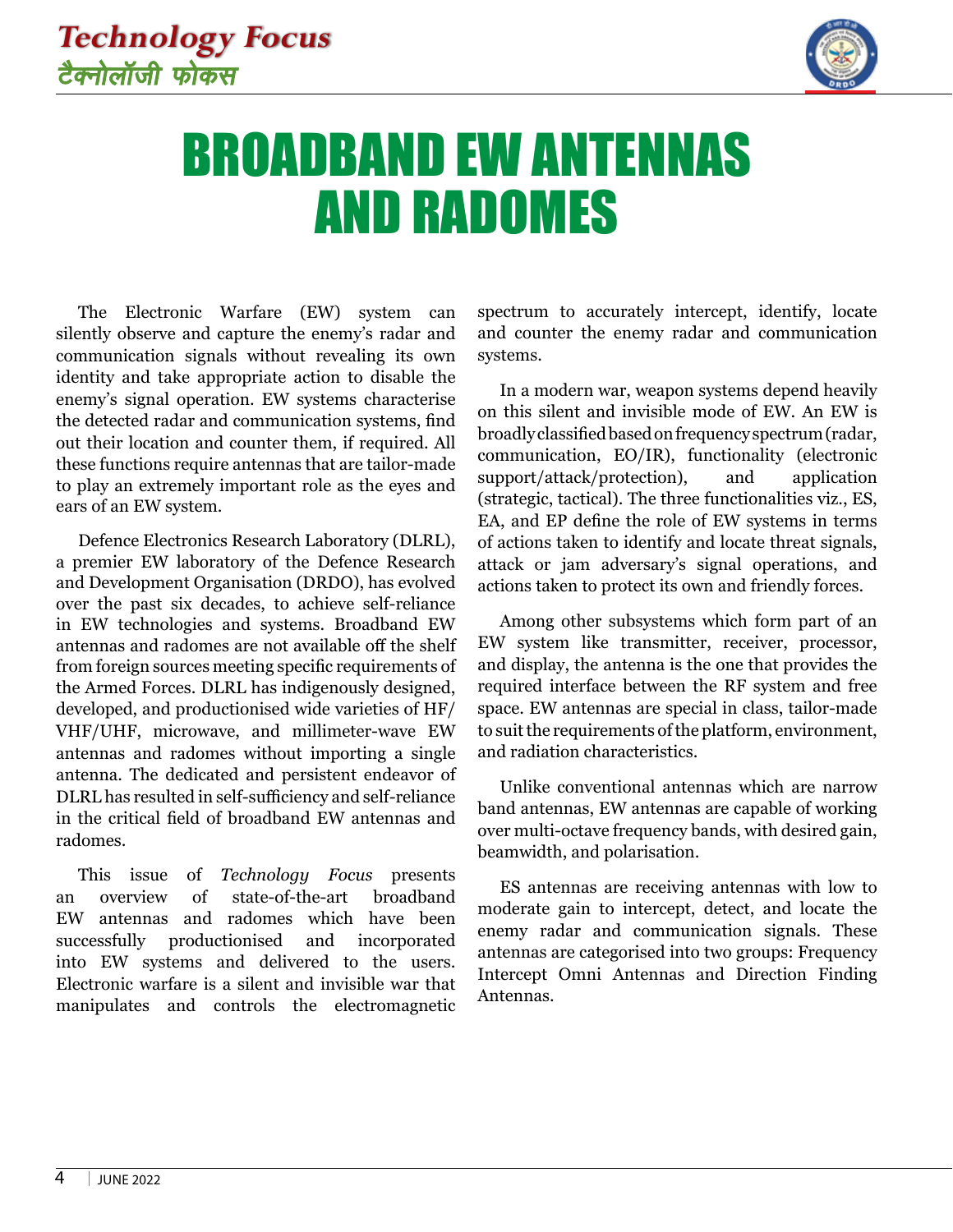



## ES Antennas

## Frequency Intercept Omni Antennas

These omnidirectional antennas act as ears of an EW system and are capable of receiving signals from all directions. They are useful for frequency measurement. Following omnidirectional antennas are developed by the laboratory:

#### Stacked Biconical Antennas

The laboratory has developed Stacked Biconical Antennas with integral sandwich radome for interception and monitoring applications, over the frequency range of E-K band. It consists of two biconical antennas stacked one over the other, having individual multilayer polariser circuits and enclosed in an integral cylindrical radome. The integral radome has 'A' sandwich configuration for the lower bicone (E-J band) and 'C' sandwich configuration for the upper Bicone (J-K band).



**Stacked Biconical Antenna**

#### Blade Antennas

Broadband blade antennas are vertically polarised omnidirectional antennas used on airborne platforms for interception, monitoring, and direction-finding applications. Airborne blade monopole antennas operating in the A-C band and A-D band are designed and developed for use with aircraft. Blade monopole antenna consists of monopole antenna with matching network incorporated to accomplish broadband operation without any tuning mechanism. They utilise the skin of the aircraft as a ground plane.

An airborne blade dipole antenna operating in the A-D band is designed and developed for use on UAVs. These blade dipole antennas are incorporated with a matching network for achieving broadband operation. Both the versions of blade antennas are aerodynamically streamlined and enclosed in an aerodynamically shaped radome to counter the air drag present during aircraft journey.



**Blade Antennas**

#### Sleeve Dipole Antenna

A conventional dipole antenna is a narrow band antenna and offers only about 10 per cent bandwidth. Overcoming this limitation, a broadband sleeve dipole antenna operating in the D-E band is developed for interception and monitoring applications.



**Sleeve Dipole Antenna**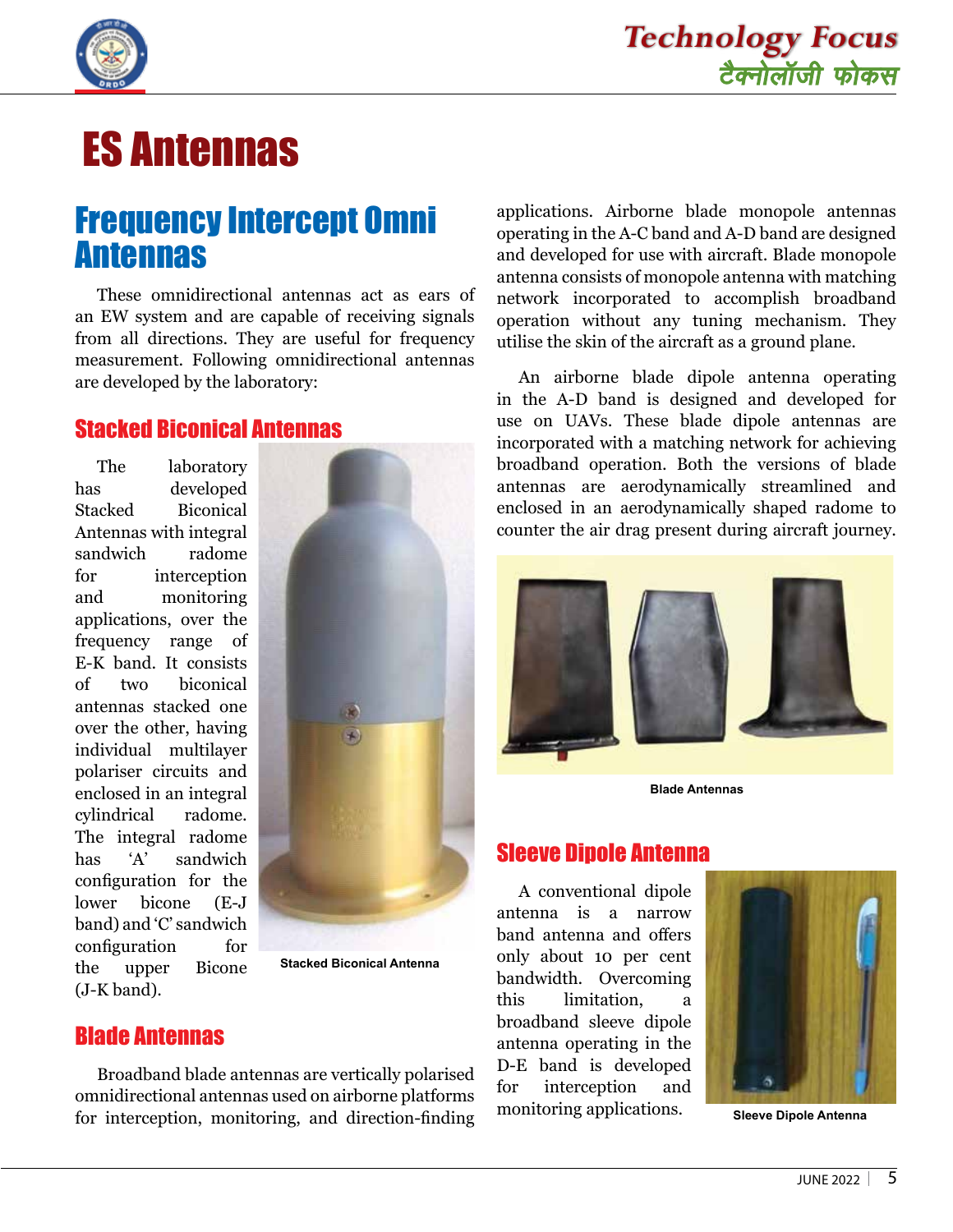

#### Compact Discone Antennas

Compact broadband discone antennas are designed for operation in A band. The antenna is incorporated with telescopic tubular elements for use in both the disc and conical portion of the antenna. Also, special engineering features were incorporated into the antenna for enabling quick assembly and disassembly operation in the field. The antenna can be folded like an umbrella and carried. The laboratory has also designed another compact discone antenna in A band for ground-based EW system.



**Compact Discone Antenna**

#### Conformal Broadband Printed Antennas

Conformal broadband printed antennas operating in the A band, A-C band, and C-E band were developed for interception and monitoring applications of the aerostat platform. The low-frequency band antenna is realised using the flexible conducting sheet. The antennas in higher frequency sub-bands are realised on flexible printed circuit boards. These antennas are enclosed in polyurethane coated nylon fabric radome.



#### Shuttle Cock Antennas

A shuttle cock antenna operating over the frequency range of the A-C band is developed. The antenna is designed with canonical shaped elements and has slots for achieving lightweight and low air drag. A further broadband variant of this antenna is designed by incorporating a broadband matching network for operation in the A-C band.



**Shuttle Cock Antennas** 

**Conformal Broadband Printed Antennas**

#### Multi-bay Monitoring Antenna Subsystems

Several broadband omnidirectional antennas are stacked one over the other and configured for monitoring applications to meet the platform requirements.

- $\&$  2-bay monitoring antenna subsystem comprising of compact broadband discone antenna covering A band and shuttle cock antenna covering A-C band is developed for ground-based applications.
- $*$  2-bay monitoring antenna subsystem comprising of broadband shuttlecock antenna covering A-C band and sleeve dipole antenna covering D-E band is developed for shipborne applications.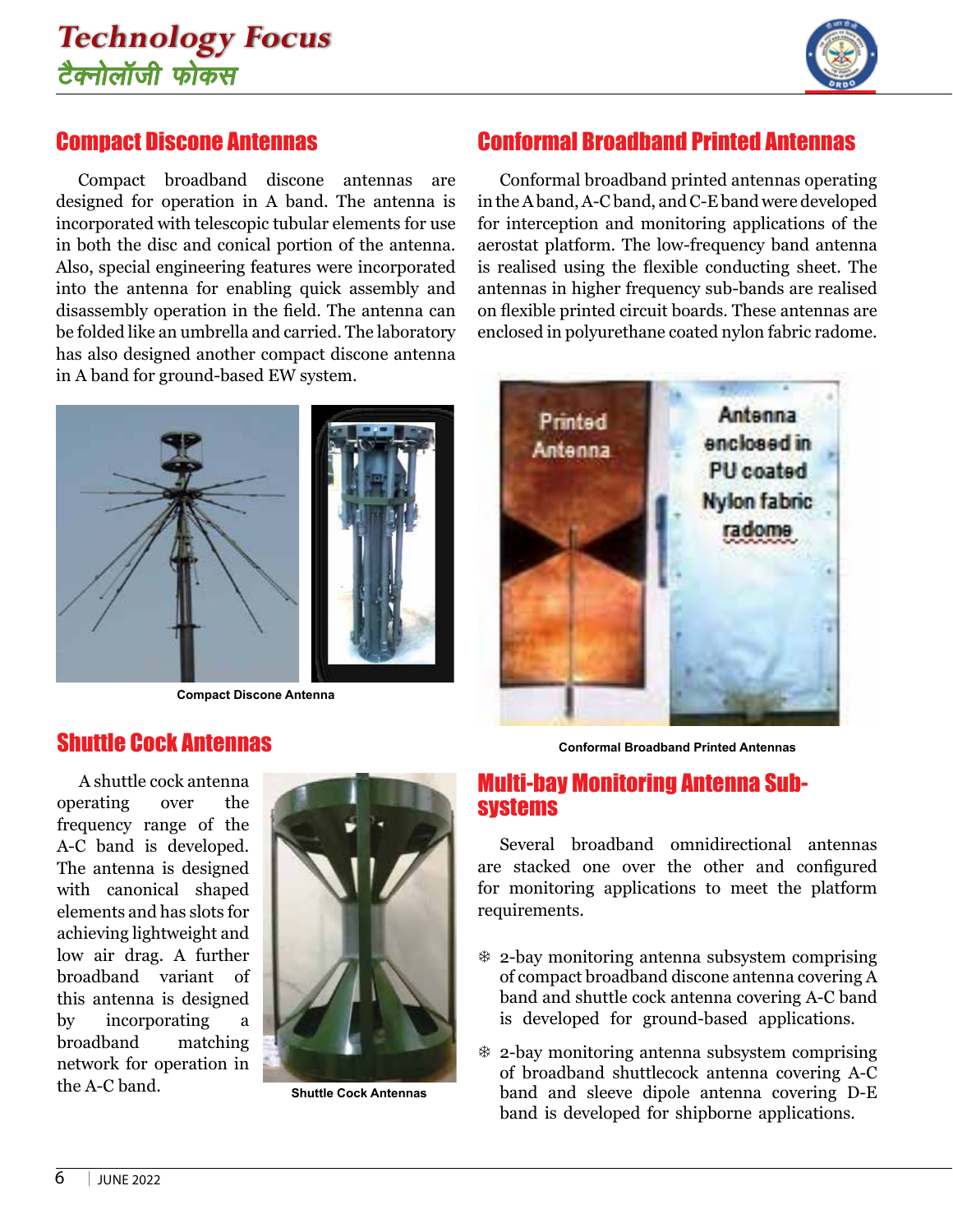

 $*$  3-bay monitoring antenna subsystem comprising of conformal broadband printed antennas covering A band, A-C band, and C-E band is developed for deployment on aerostat platform.



**2-bay Monitoring Antenna Sub-system**



**2-bay Monitoring Antenna Subsystem**

**Conformal Printed Antennas on Tail of Aerostat**

## Direction Finding Antennas

Direction Finding (DF) antennas are antennas with directional beams in free space which act as the eyes of the DF system. The Direction of Arrival (DoA) of the hostile target can be obtained by various techniques of direction finding, viz., Rotary DF (RDF), Amplitude comparison DF (ADF), Phase comparison DF (PDF), or Time Difference of Arrival (TDoA) DF. The antenna subsystems that have been successfully used for various platforms and developed recently for ADF, PDF, and TDoA DF systems are described in the following sections.

#### ADF Antennas

DoA is obtained by comparing the amplitude of signals received by different antennas distributed over a given platform to achieve 360º field of view. The laboratory has developed a wide variety of Broadband ADF antennas such as log-periodic antennas, cavitybacked spiral antennas, horn antennas, etc. Spiral Antennas are used in most ADF systems because of their excellent features such as ultra broad bandwidth, circular polarisation, flush mounting capability, compact size, and lightweight. Horn antennas are used when the high gain is required to realise high sensitivity DF systems with linear polarisation.

#### Dielectric Loaded Spiral Antennas

Dielectric loaded spiral antennas are a new class of spiral antennas developed by the laboratory to meet the constraints of size and weight on a given platform covering the B-J band. By introducing inductive and capacitive loadings,

the size and weight



**Dielectric Loaded Spiral Antannas**

reduction of antennas are of the order of 40 per cent. The dielectric material is optimised further in terms of thickness with a tapered profile to achieve optimum performance. These antennas are being extensively employed in airborne platforms like UAVs and aircrafts.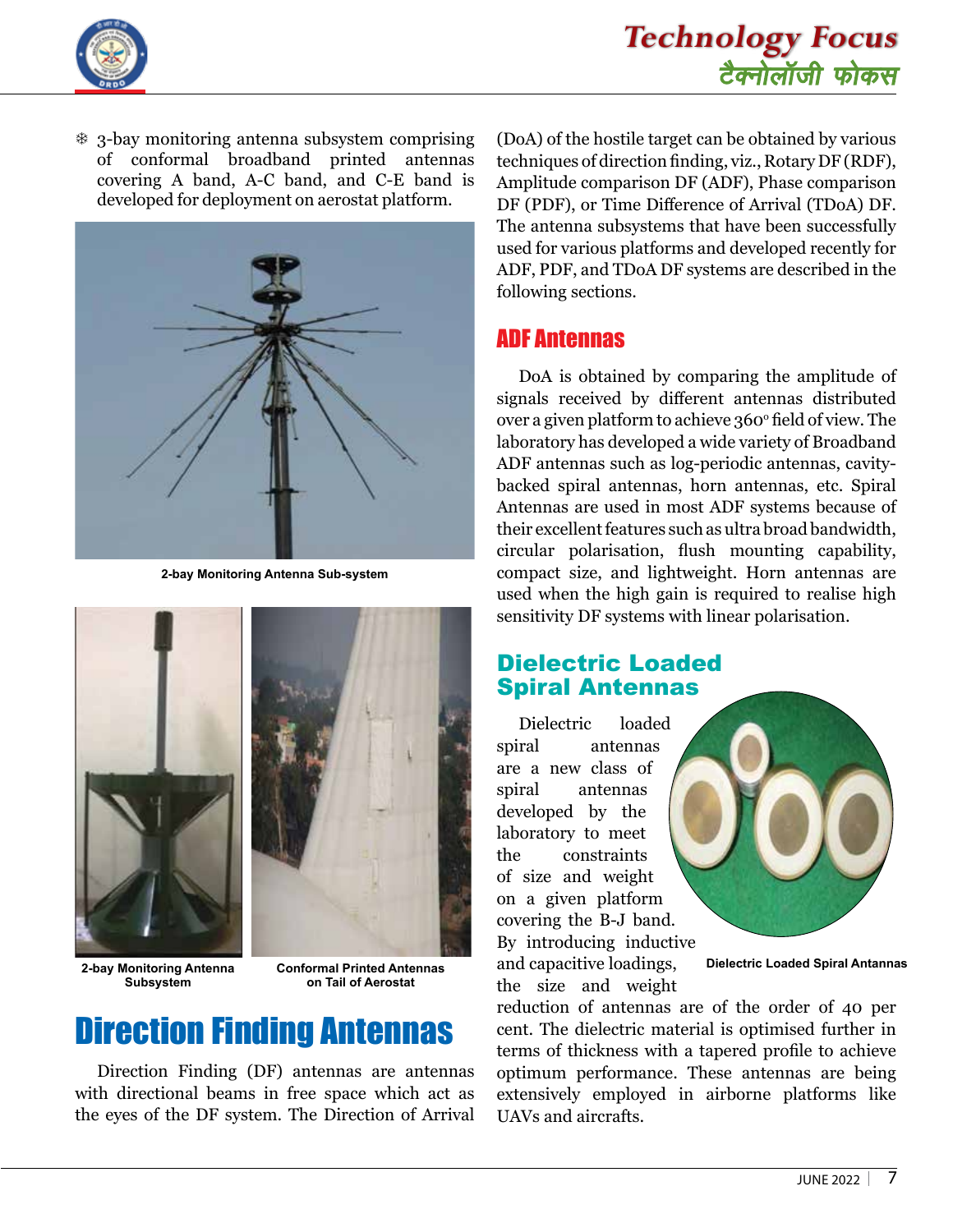

#### Constant Beamwidth Horn Antennas

Constant beamwidth horn antennas working over the frequency band of the E-G band, and H-J band has been successfully designed and developed. The radiation patterns show minimal variation in 3 dB beamwidth over the frequency band of operation. The antenna finds application in amplitude comparison circular array DF systems for providing consistent beam crossover points and hence constant roll-off leading to better system accuracy and sensitivity.



**Constant Beamwidth Horn Antennas**

#### PDF Antennas

In phase comparison Base Line Interferometric (BLI) array, DF is obtained by comparison of phase of signals received by different antennas with different inter-element spacings. Moderate gain spiral BLI arrays are used when circular polarisation and broad bandwidth are of primary concern, whereas sectoral horn BLI arrays are used for high sensitivity DF system.

#### Sectoral Horn BLI Arrays

Spectoral horn BLI arrays working over multioctave microwave frequency bands of E-G band and H-J band, have been developed indigenously to meet the high sensitivity requirement of ongoing projects and programmes which employ phase comparison high accuracy DF technologies for EW systems. End launch coaxial-to-waveguide transition RF input enables placement of antenna elements with the minimum required spacing to provide a wide field of view. Each element of the array has a polariser embedded radome which enables it to receive arbitrarily polarised emitter signals. The four-element array is covered by an absorber-loaded overall thin-wall radome. Sectoral horn BLI arrays are suitable for high accuracy and high sensitivity DF systems on shipborne and airborne platforms.



**Sectoral Horn BLI Arrays**

#### Broadband BLI Antenna Panel

Broadband BLI antenna panel, C-J band, is designed, developed, and successfully qualified for all environmental tests including full qualification. Each broadband BLI antenna panel, C-J band consists of three Spiral BLI arrays in the C-D band, E-G band, and H-J bands. Each BLI array further consists of 4 cavity-backed spiral antennas which are mounted on a common ground plane covered with an overall A sandwich radome. The spacing among the antennas is thoroughly studied and optimised for overcoming the electromagnetic interference among them to achieve a smooth radiation pattern in the C-J band. By using a novel hybrid loading technique a gain improvement of more than 3 dB was achieved in the C-D band. A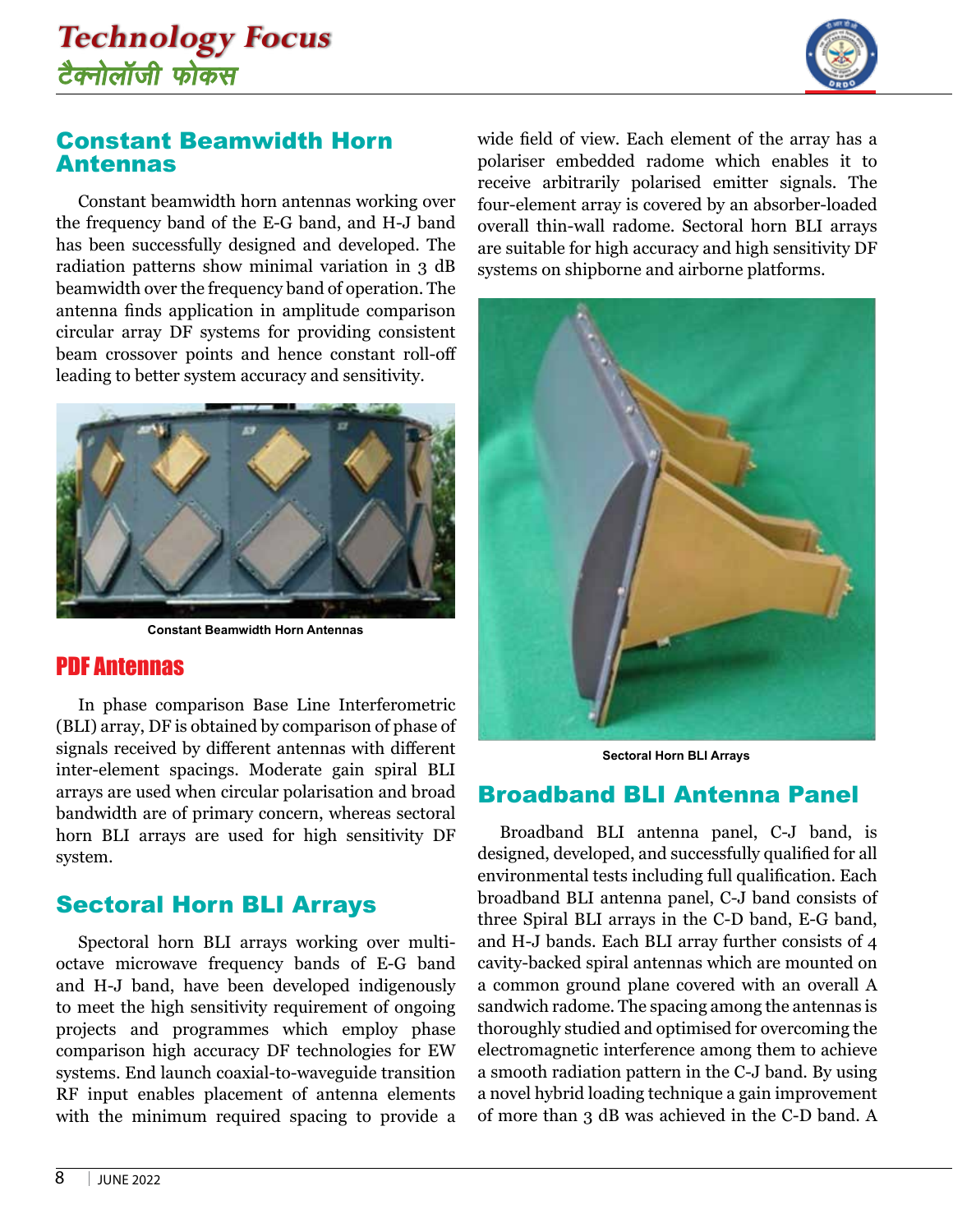

total of 9 such panels are developed and successfully qualified for environmental tests for integration on large aircraft.

For small aircraft and also for UAV platforms a compact size and lightweight broadband BLI antenna panel, the C-J band is successfully designed and developed. Each BLI panel consists of two BLI arrays in the C-D band and E-J band. In this lightweight panel, the cavity-backed spiral antenna in the C-D band is designed with a size reduction of 40 per cent is achieved. The broadband BLI antenna panel, C-J band is thus realised with a compact form factor and lightweight. A total of 8 such panels are developed and successfully qualified for environmental tests for integration on aircraft and UAV platform.



**Broadband BLI Antenna Panel**

#### Two dimensional BLI Array

Two-dimensional BLI array consisting of spiral and pyramidal horn antennas as radiating elements has been realised for space-borne ELINT system. The spiral BLI array working in the C-D band, has 7 elements mounted in orthogonal axes, one being common for vertical and horizontal BLI arrays for DF in two orthogonal directions, i.e., elevation and azimuth. The horn BLI array consists of four antennas mounted in slant 45<sup>0</sup> with different inter-element spacing. The slant 45<sup>0</sup> mounting enables the array to receive signals of both vertical and horizontal polarisation. Two such arrays, one vertically and another horizontally m o u n t e d , complete the 2–D BLI array subsystem. The vertical and the horizontal arrays give the angle of arrival in elevation and azimuth planes, r e spectively. Two sets of p y r a m i d a l horn arrays are employed to cover the E-G band and H-J



**Two dimensional BLI Array**

band. The surface of the horn antenna mounting bracket is covered with a magnetically loaded silicon rubber sheet to suppress surface currents and ensure smooth radiation patterns. All the material, components, and processes used in realising this 2-D array are space-qualified and have been subjected to stringent quality tests as per ISRO standards.

#### Circular BLI Array DF Head

Spiral antenna-based circular BLI arrays have been realised for the passive homing head of antiradiation missiles to meet the requirement of phase comparison direction-finding. The dielectric-loaded spiral antennas have been developed in two sub-

bands, 5 no. each in the D-G band and H-J band for phase comparison direction finding and 4 no. of dielectric-loaded spiral antennas covering the D-J band for amplitude comparison DF. All these antennas are arranged in a circular



**Circular BLI Array DF Head**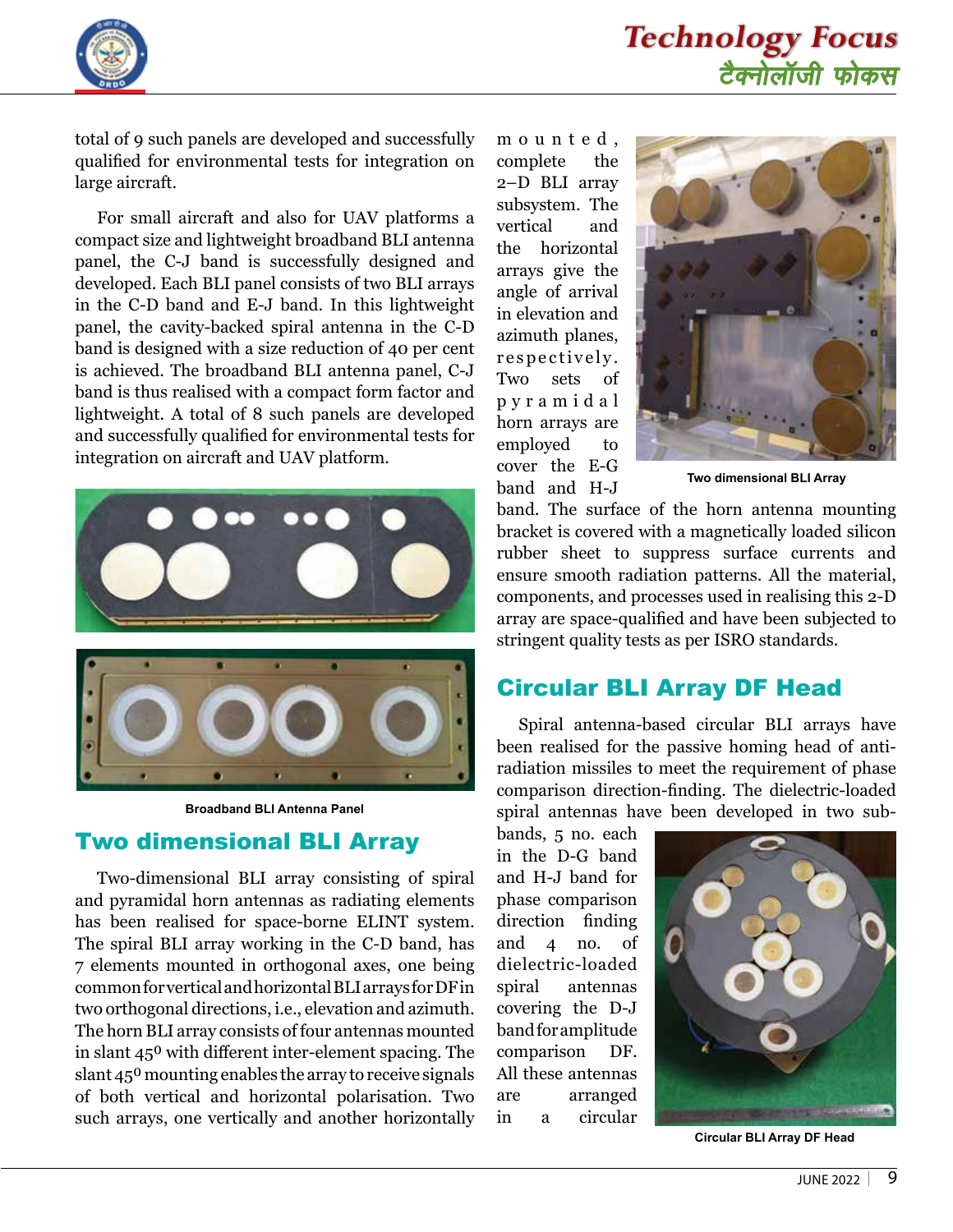

configuration to meet the form factor of the missile head.

#### Broadband Phase-Matched DF Antennas

 The laboratory has designed and developed broadband phase-matched dipole antennas covering A band, A-C band, and D-E bands for a state-of-theart shipborne intelligence system. The antennas are incorporated with broadband balun and impedance matching networks.



**Broadband Dipole Antennas**

#### 3 Bay DF Antenna subsystem

Communication Intelligence (COMINT) system using phase correlation DF techniques rely on phase-matching characteristics of broadband omnidirectional antennas. Broadband phasematched dipole antennas/monopole antennas are generally used depending on the platform's requirements. A 3-bay DF antenna subsystem covering the A-E band is designed and developed for the shipborne COMINT system. Each bay consists of five phase matched dipole antennas. The antenna subsystem is incorporated with push on assemblies for antenna to bay arm, bay arm to the bay mast, and bay mast to bay mast assemblies for quick and reliable assembly and performance.



**DF Antenna sub system for COMINT**

#### TDoA DF Antennas

The DF is obtained by comparing the Time Difference of Arrival (TDoA) of signals received by different antennas distributed over a given platform. The accuracy of the DF system depends on the spatial separation between different antennas. DLRL has developed four antennae TDoA systems using mm-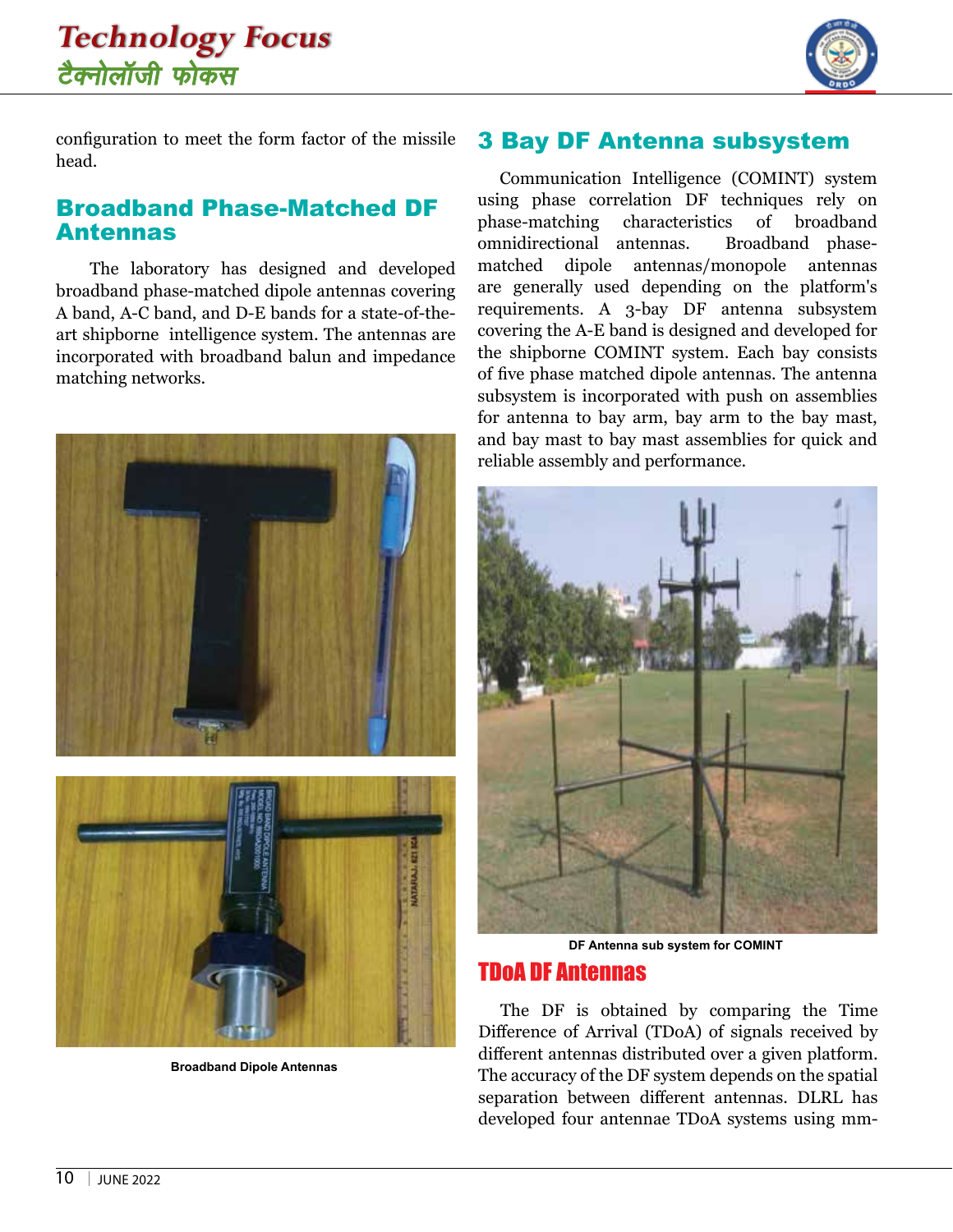



wave bi-conical antennas and dual linear polarised antennas for Electronic Intelligence (ELINT) systems.

#### MMW Biconical Antenna

MMW biconical antenna has been developed with integral 4 layer Polariser and 'C' sandwich radome meeting the requirement of standalone functionality for frequency interception in the mm-wave frequency band. The antenna has a customised connector with extended center pin length to enable Bicone connectivity. This antenna has also been used for TDoA and DF subsystem on the airborne platform.



**MMW Biconical Antenna**

#### Dual Polarised Antennas

To counter the stealth technology, there is renewed interest in the operation of radars in the VHF/UHF band. Dual polarised omnidirectional antennas capable of intercepting both horizontal and polarised signals are required for DF systems. DLRL has designed



**Dipole Loop Antenna**

and developed dipole loop antennas in the A-D band for the ground-based system. These antennas have separate ports for horizontal and vertical polarisations. DLRL has also developed a novel dual-polarised dipoloop antenna consisting of dipole and loop antennas realised as a single module and enclosed in an integral radome. The antenna has a single port for the reception of both horizontal and vertical polarised signals. Dipoloop antenna operating in 70-



500 MHz is designed for airborne TDoA DF system.

## Electronic Attack Antennas

The purpose of Electronic Attack (EA) antennas is to transmit very high power in the direction of the hostile target so that the enemy receiver system gets jammed electronically and can't extract any useful information regarding the source platform. For jamming single targets, the laboratory has developed high gain, high power handling capable horn antennas and reflector antennas. DLRL has also developed Omni and directional jammer antennas and antenna subsystems for EW and homeland security systems with applications for ground-based, shipborne, and UAVs. Wide varieties of dipole antennas, monopole antennas, helical antennas, log-periodic antennas, and horn antennas in various frequency bands are developed for EA roles in EW systems and homeland security systems for anti-drone applications. Moreover, in a modern threat scenario, the protection of highly valued and strategic targets is vital. They may be attacked by hostile targets from different directions simultaneously. In this situation, conventional servo-based jammer systems cannot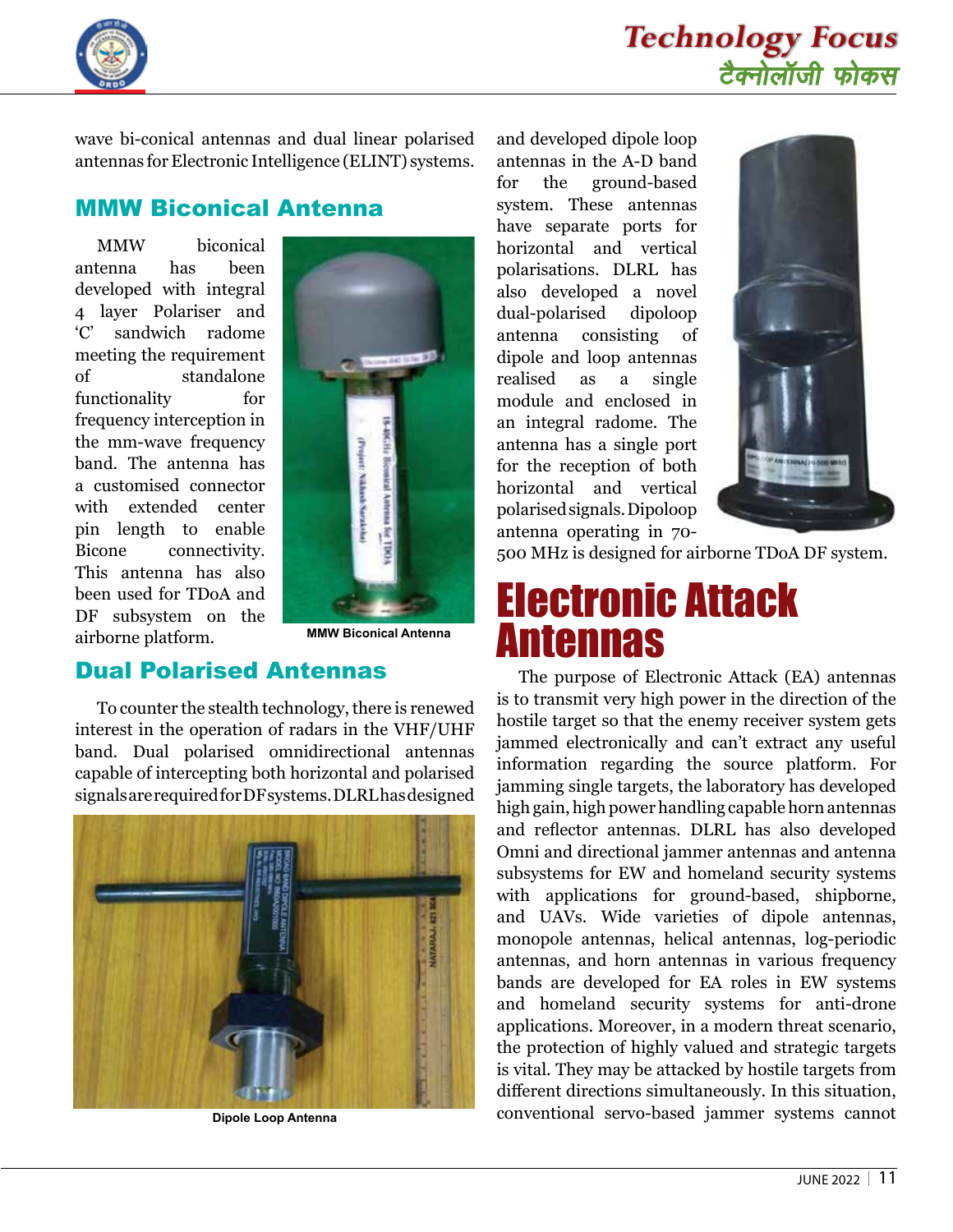

meet the requirements. DLRL has developed a stateof-the-art Rotman Lens fed multiple-beam jammer antenna to protect vital targets from multi-threat attacks. This antenna simultaneously generates high gain multiple beams to electronically attack multiple threats.

Rotman Lens fed multibeam jammer antenna consists of inline fed sectoral horn linear array with high power TNC connector for efficient power handling of 100 W RF input, with minimum dissipation and optimum thermal management. Rotman Lens beamforming network generates 15 high power fixed multiple beams providing effective jamming coverage of 900 in the H-J band. The antenna has been installed on naval ships to provide the functioning of a standoff jammer.



**High Power Linear Array Antenna**



**Rotman Lens Beamforming Network**

#### COM Jammer Antennas

Various types of jammer antennas are designed for use in communication EW systems and homeland security systems.



**Compact Log Periodic Dipole Antenna**

DLRL has also designed jammer antenna subsystem consisting of helical antennas, biconical antennas, and horn antennas for anti-drone system.



**Jammer Antenna Subsystem for Anti-drone System**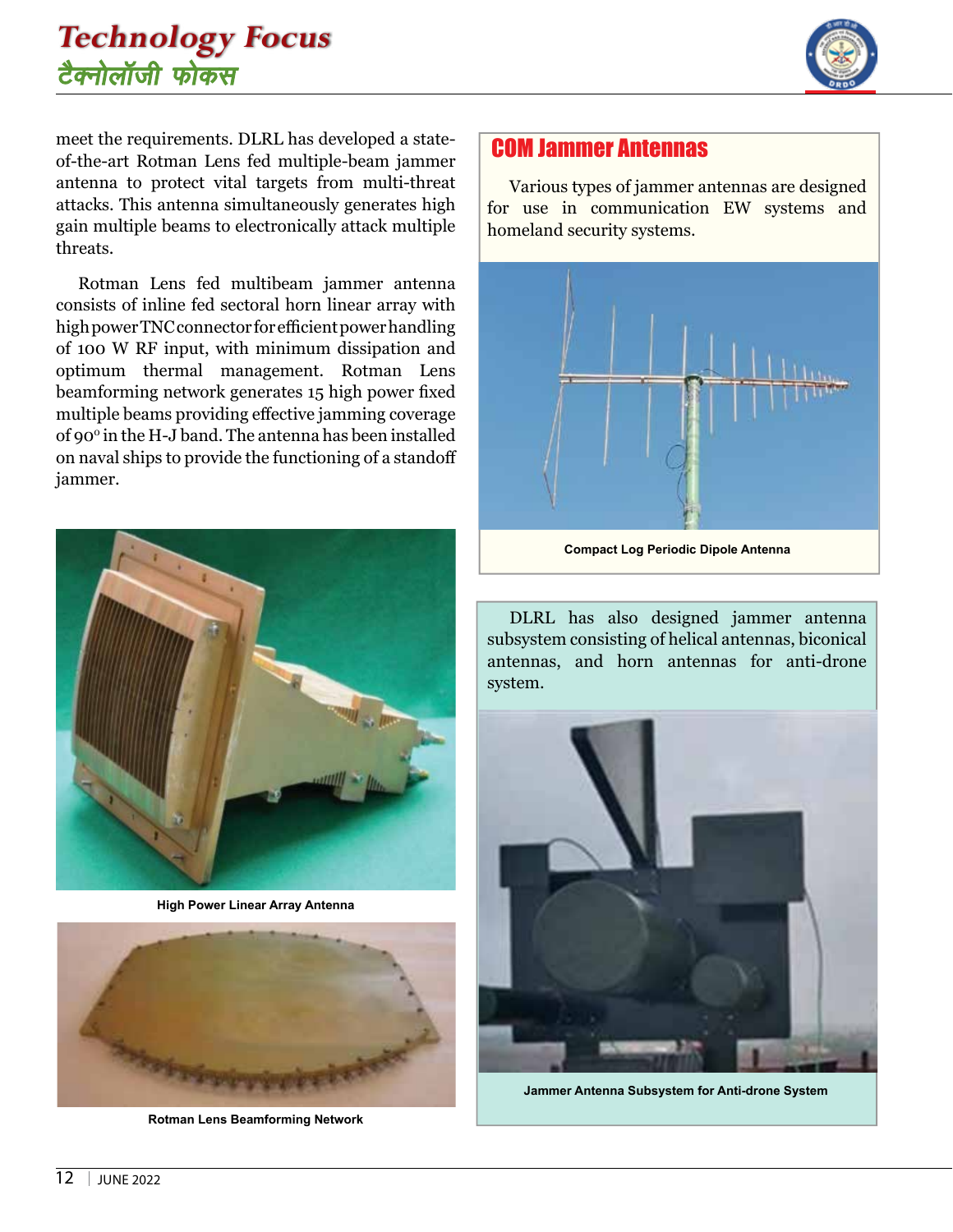





**Helical Antennas**



**Biconical Antennas**

#### Shared Aperture Antennas

A shared aperture antenna is broadband phased array antenna that provides multiple functions using a common aperture instead of using separate multiple antennas for multiple functions. This can be done on a time-sharing basis or by aperture segmentation basis on a common aperture. These antennas reduce the Radar Cross Section (RCS) of the platform drastically, thereby enhancing platform survivability.

A planar array antenna in combination with solidstate MMIC-based Transmit/Receive (T/R) modules is an attractive choice for a shared aperture antenna. DLRL has developed an innovative 16x16 Body of Revolution (BoR) Vivaldi planar array antenna suitable for T/R module-based active aperture phased array EW Systems working in the G-J band. This system is capable of using a planar array as a shared

aperture for multiple (both ES and EA) functions to counter modern threat radars. BoR antenna is a 3-D Vivaldi antenna having rotational symmetry in both planes and does not require any additional matching circuit. It is the most favourable array element because of ease of assembly and disassembly of the connector with elements in the planar configuration.



**BoR Antenna**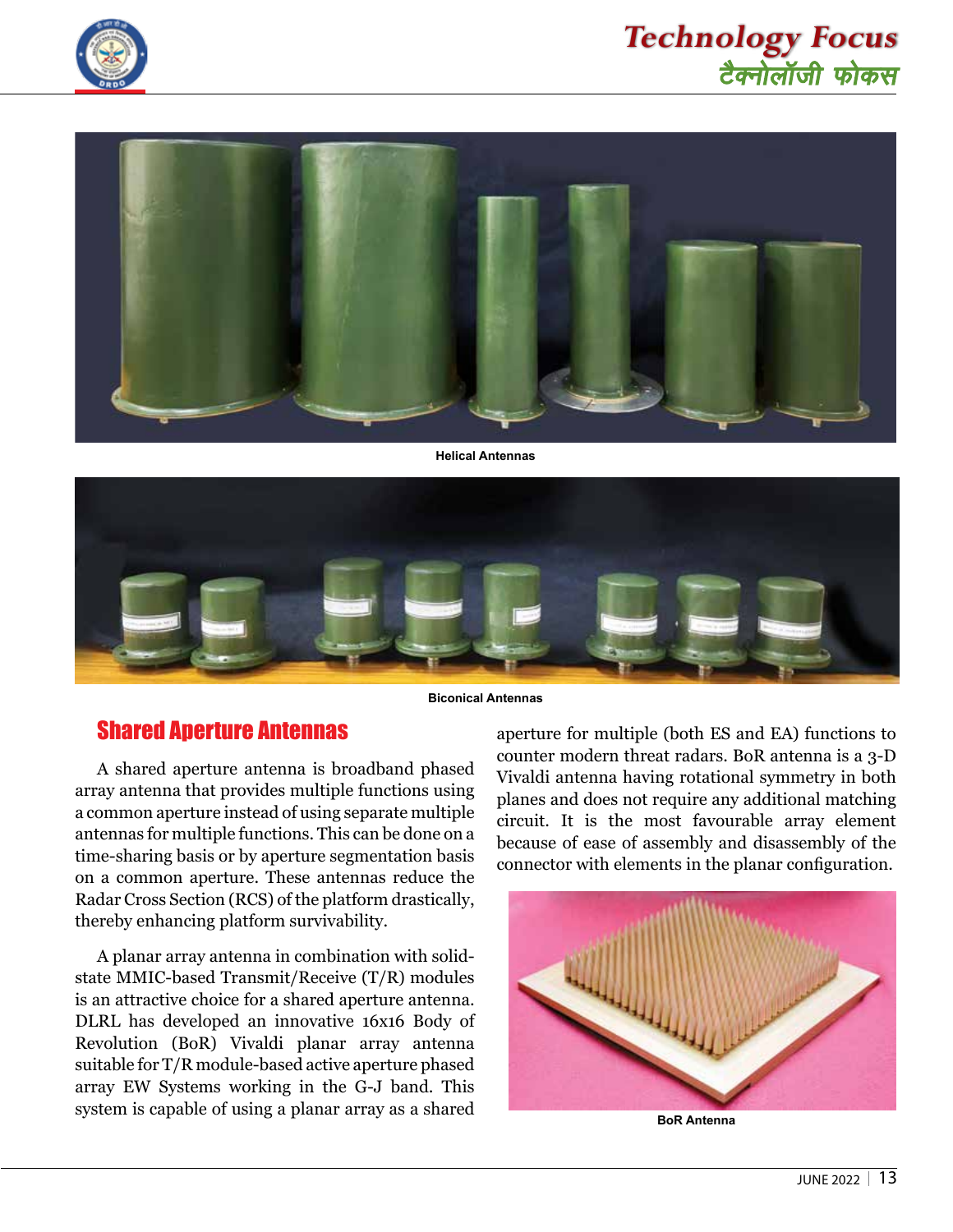## **Technology Focus** टैक्नोलॉजी फोकस



# **Radomes**

Radomes are electromagnetic windows that protect the antennas from environmental extremities with minimum degradation in electrical performance. DLRL has designed and developed a wide variety of radomes to meet operational requirements of antennas and antenna subsystems for deployment on different types of platforms. These include

monolithic and multi-layer sandwich configurations with conformal and streamlined construction. DLRL has developed state-of-the-art 5 layer C sandwich radomes for the underwater platform and 3 layers A sandwich radomes for airborne platforms, meeting the contradictory requirements of high strength and low loss.



**Streamlined Radomes**



**Submarine Radomes**



**Submarine Radomes for PDF**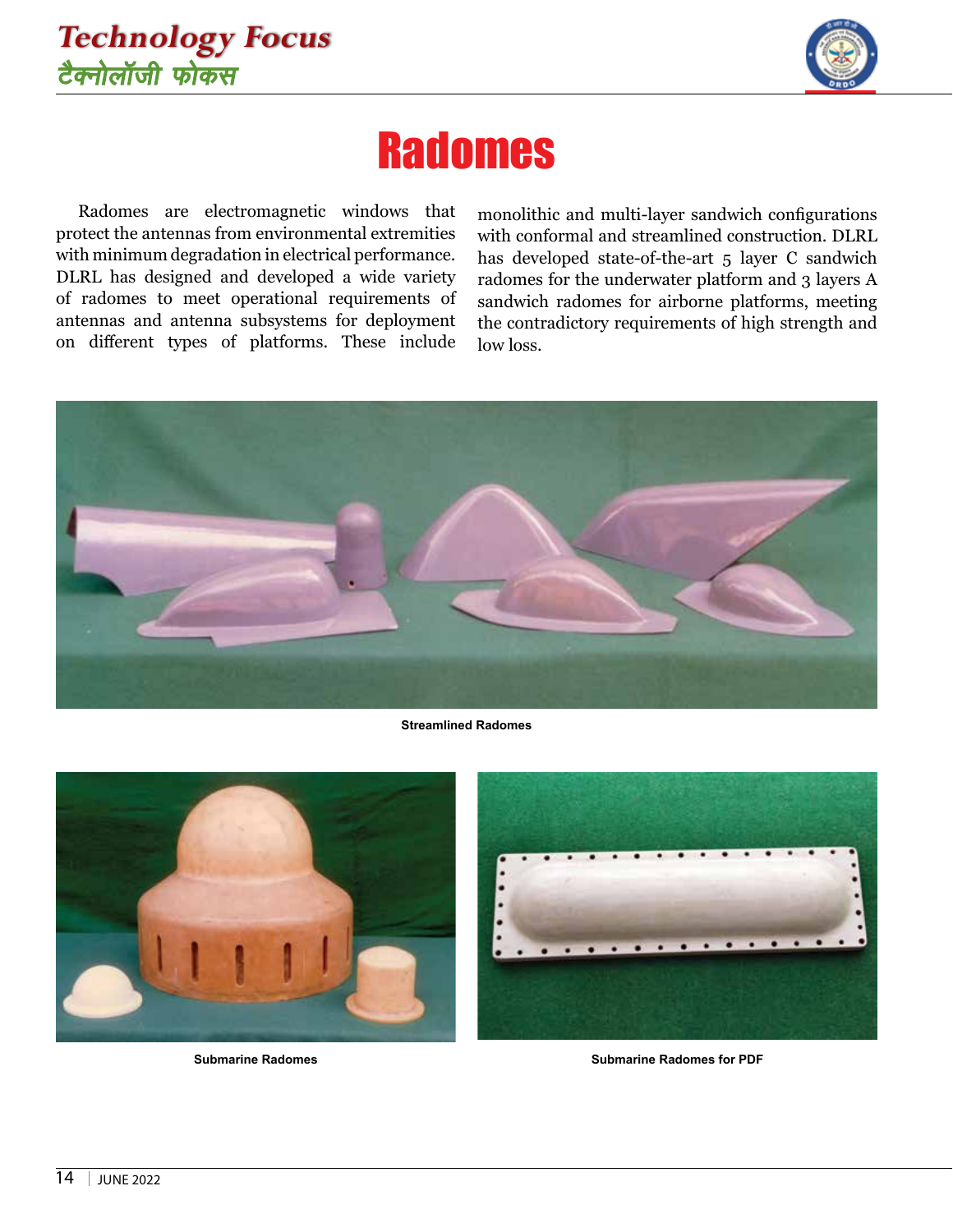

# Infrastructure Facilities

As part of its infrastructure, the laboratory has established a wide range of antenna measurement facilities and a Computational Electromagnetic (CEM) Centre.

#### Rectangular Anechoic Chamber

The PNA-based antenna measurement system procured from M/s NSI, USA was installed in a refurbished Anechoic Chamber having the dimensions of 30(L) x 15(W) x 15(H) feet. In addition to using the PNA as a receiver in the measurement system, it can also be used for S- parameter measurement of antennas and microwave components being developed/used in antenna subsystems. The antenna measurement facility is being exhaustively used for radiation pattern measurement of various types of antennas being designed in the C-K band. Due to swept-frequency capability, the measurement time is drastically reduced especially for testing antennas with a multi-octave frequency bandwidth.



#### Low Frequency Antenna Test Range

DLRL has established a ground reflection antenna test range for the evaluation of antennas. The frequency range of operation is from A band to G band. The test range is equipped with a vector network analyser-based antenna pattern recording system. The distance between transmitting and receiving antennas is about 20 m.



#### Computational Electromagnetic Centre

DLRL has established a state-of-the-art CEM Centre with 72 core processor having 2 TB RAM and with simulation tools such as Ansoft HFSS with High-Performance Capability (HPC), CST MW studio, and FEKO for carrying out antenna design and simulation studies to achieve optimum performance. This is accomplished by carrying out detailed simulation studies concerning antenna pattern distortion studies onboard platforms. This design approach has reduced the development cycle of antenna subsystems drastically.